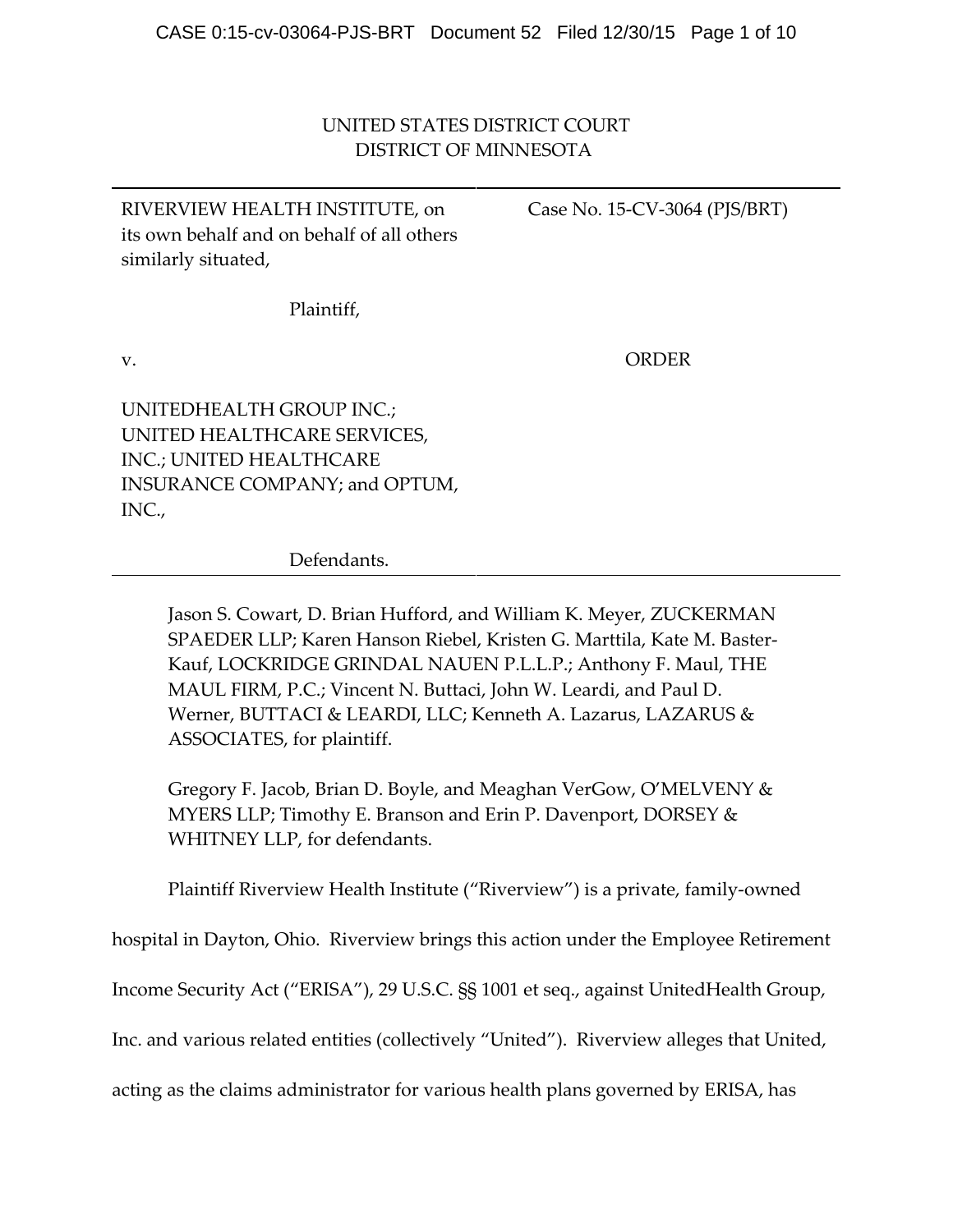## CASE 0:15-cv-03064-PJS-BRT Document 52 Filed 12/30/15 Page 2 of 10

wrongfully failed to pay certain claims on behalf of Riverview's patients. Instead, United has withheld the payments in order to satisfy alleged overpayments that United made to Riverview on behalf of different patients enrolled in different plans. Riverview alleges that these "cross‐plan offsets" violate the terms of the plans and ERISA.

Riverview brings two types of claims under ERISA: (1) claims under 29 U.S.C. § 1132(a)(1)(B), which authorizes lawsuits by ERISA plan participants and beneficiaries to recover benefits, and (2) claims under 29 U.S.C. § 1132(a)(3), which authorizes lawsuits by ERISA plan participants, beneficiaries, and fiduciaries to enjoin violations of  $ERISA.<sup>1</sup>$ 

Riverview is not a participant in or beneficiary or fiduciary of any of the ERISA plans at issue. *See* 29 U.S.C. § 1002(7), (8), (21) (defining participant, beneficiary, and fiduciary); 29 U.S.C. § 1102(a) (defining "named fiduciary"). Nor does Riverview have a contractual relationship with United. (Riverview is an "out of network" ("ONET") provider.) Riverview nevertheless contends that it has standing to bring this action because its patients have executed a standard "Assignment of Medical Benefits" form, which, among other things, assigns to Riverview "any causes of action against the

 ${}^{1}\!$ Riverview has voluntarily dismissed Count III of its complaint, which alleged breach of fiduciary duty under 29 U.S.C. § 1132(a)(2). *See* ECF No. 36.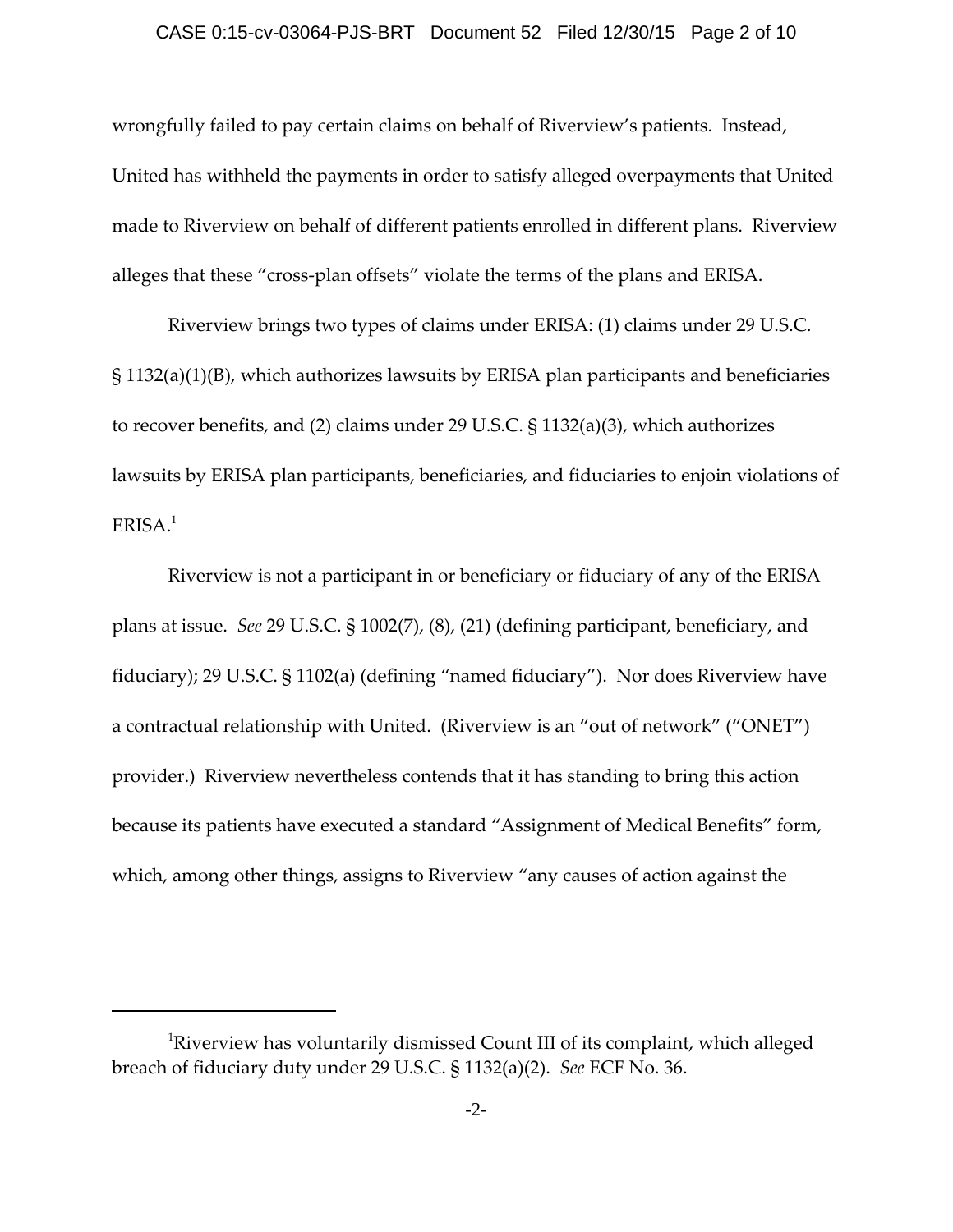#### CASE 0:15-cv-03064-PJS-BRT Document 52 Filed 12/30/15 Page 3 of 10

Health Insurer or Insurers arising from my contractual rights arising out of the procedure" provided by Riverview. Am. Compl.  $\mathop{1\hskip-2.5pt {\rm l}}\nolimits^{2}$ 

This matter is before the Court on United's motion to dismiss. United initially raised numerous arguments but, based on the Court's rulings on similar arguments in a related case, *see Peterson v. UnitedHealth Group Inc.*, No. 14‐CV‐2101 (D. Minn. filed June 23, 2014), the parties have resolved or deferred all issues except one: Do the antiassignment provisions in some of the plans nullify some of the assignments to Riverview and thus deprive Riverview of standing to pursue some of its claims in this lawsuit? *See* Hr'g Tr. 3‐4 (Nov. 16, 2015) [ECF No. 51].

United relies on anti‐assignment clauses found in 19 of the ERISA plans at issue, contending that Riverview lacks standing with respect to claims under those plans because the anti-assignment clauses barred the patients' assignments. The Court agrees with Riverview, however, that United's argument is foreclosed by *Lutheran Medical Center of Omaha, Nebraska v. Contractors, Laborers, Teamsters & Engineers Health & Welfare Plan*, 25 F.3d 616 (8th Cir. 1994), *abrogated on other grounds by Martin v. Arkansas Blue Cross & Blue Shield*, 299 F.3d 966 (8th Cir. 2002).

 $^{2}$ The parties stipulated that Riverview may file a first amended complaint. *See* ECF No. 45. Riverview has not yet filed its first amended complaint, but a copy of it is attached to the parties' stipulation at ECF No. 45‐1.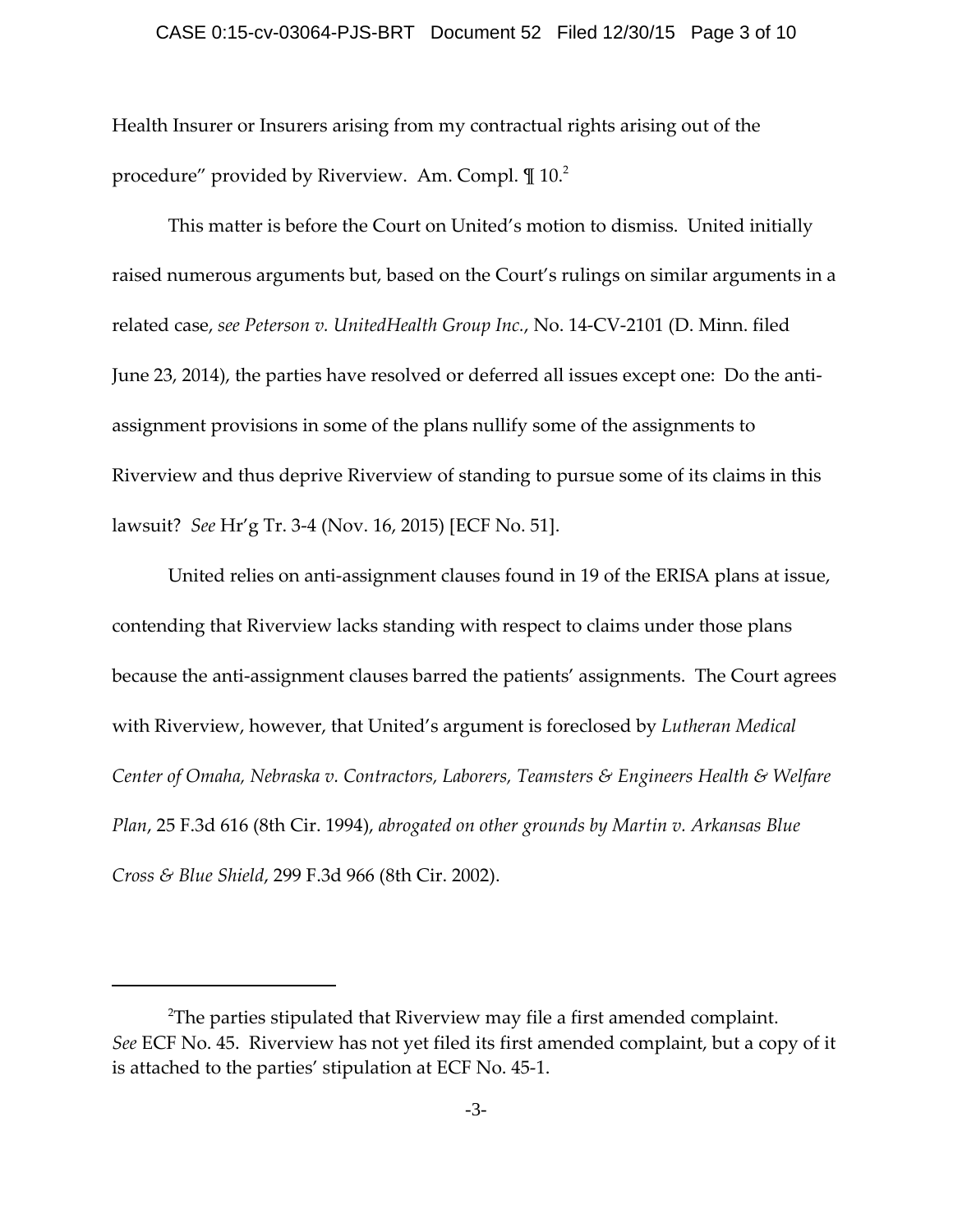In *Lutheran Medical*, the plaintiffs (a hospital and a physician) sued an ERISA plan to recover benefits for services that they provided to a patient (who was, of course, a plan participant). *Lutheran Med. Ctr.*, 25 F.3d at 618. The patient and her husband had executed assignments to the plaintiffs, but the ERISA plan argued (as United argues here) that the assignments were invalid under the plan's anti-assignment clause. *Id.* at 618‐19. That clause provided:

> No employee shall at any time, either during the life of said Trust, or upon the termination thereof, or upon his withdrawal or severance therefrom, in any manner, have any right to assign his rights or benefits under such Plan or this Trust, or to receive a cash consideration in lieu of such benefits.

*Id.* at 619. The Eighth Circuit held that this language "does not prevent [plaintiffs] from suing the Plan" because while it "clearly prohibits assignment of 'rights or benefits' under the Plan, [it] does not prohibit assignment of causes of action arising after the denial of benefits." *Id.*

The anti‐assignment provisions on which United relies in this case are materially indistinguishable from the anti‐assignment provision in *Lutheran Medical*. Indeed, nearly all of the anti-assignment provisions cited by United are *narrower* than the antiassignment provision in *Lutheran Medical*. In this case, 17 of the 19 clauses simply prohibit the assignment of "benefits," which is clearly insufficient to bar the assignment of a cause of action under *Lutheran Medical*. *See* VerGow Decl. ¶ 2 & Ex. 1 (chart setting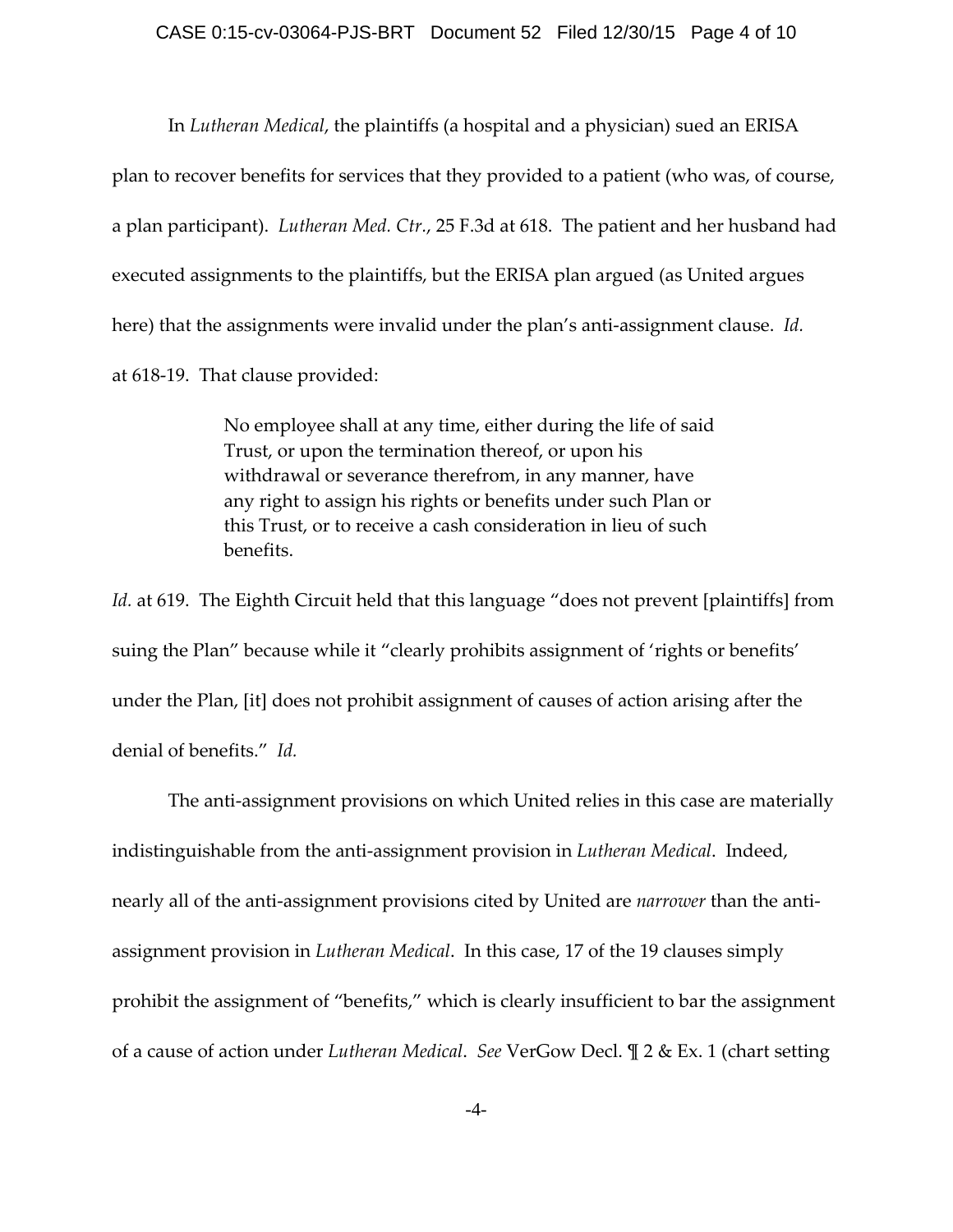## CASE 0:15-cv-03064-PJS-BRT Document 52 Filed 12/30/15 Page 5 of 10

forth anti‐assignment clauses from 19 of the plans at issue); *Lutheran Med. Ctr.*, 25 F.3d at 619 (prohibiting the assignment of benefits is insufficient to prohibit assignment of causes of action that arise from the denial of benefits).

Two of the plan provisions in this case contain somewhat broader language. *See* VerGow Decl. Ex. 1 at 1 (citing language from the Enterprise Holdings and Georgia Pacific plans). In neither case, however, is the language materially broader than the language of the anti‐assignment clause in *Lutheran Medical*. And, again, the Eighth Circuit held that the anti‐assignment clause in *Lutheran Medical* did not nullify the patient's assignment to the hospital and physican, despite the fact that the clause deprived patients of "any right to assign [their] rights or benefits under [the] Plan" "at any time" or "in any manner . . . ." *Lutheran Med. Ctr.*, 25 F.3d at 619.

United relies in particular on the anti‐assignment provision in the Enterprise Holdings plan, which states that "actual claims for benefits . . . are not assignable . . . ." VerGow Decl. Ex. 1 at 1. United contends that this language bars the assignment of causes of action. The Court disagrees. The upshot of *Lutheran Medical* seems to be that an anti‐assignment clause must be explicit in barring the assignment of *causes of action* that arise upon the denial of a claim for benefits. It was not enough, in *Lutheran Medical*, to bar the assignment of "rights or benefits under [the] Plan . . . ." Language barring the assignment of "claims for benefits" is not, in the Court's view, explicit enough under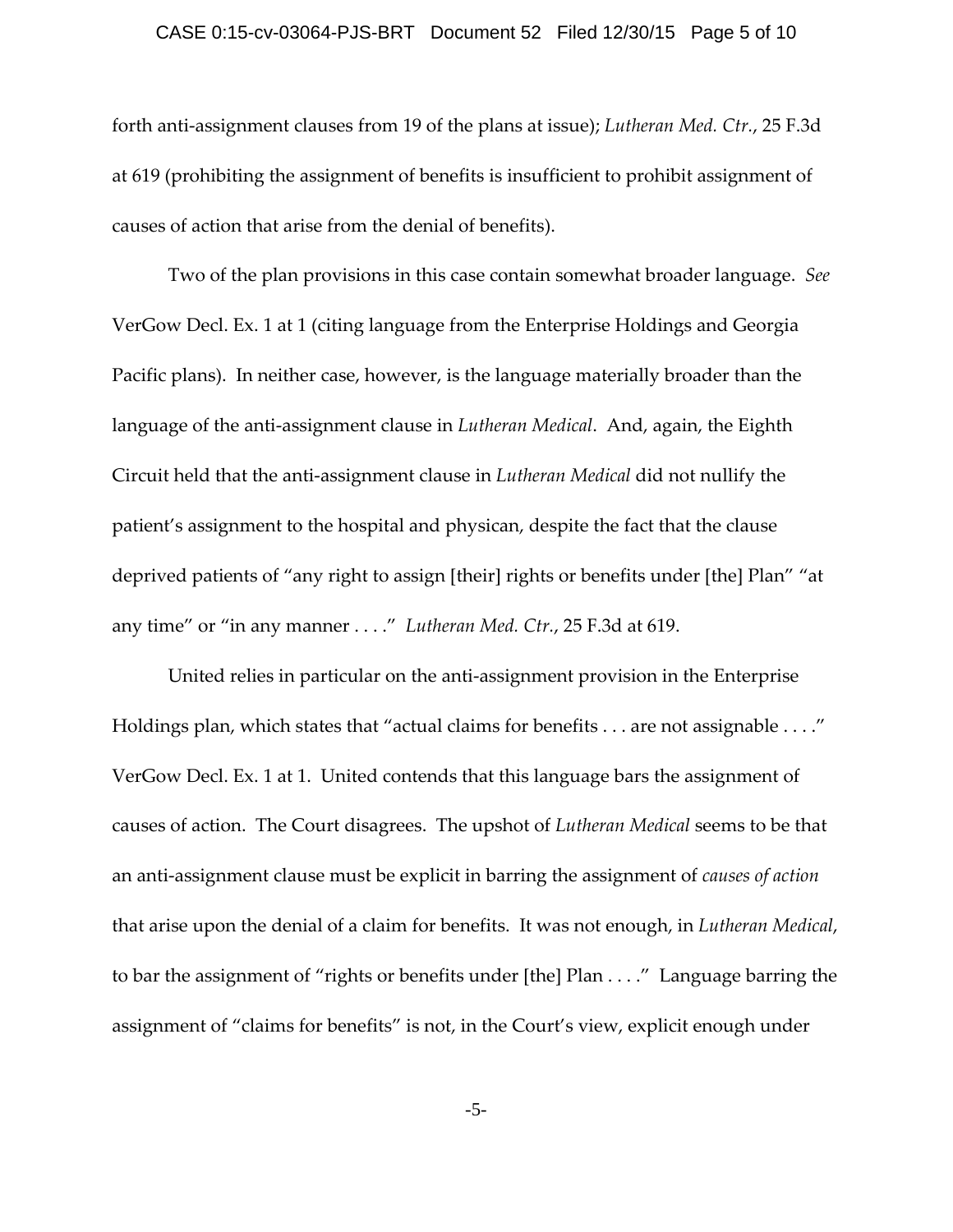## CASE 0:15-cv-03064-PJS-BRT Document 52 Filed 12/30/15 Page 6 of 10

*Lutheran Medical* to bar the assignment of causes of action; in ordinary usage, a "claim for benefits" refers to a claim filed with an insurer, not a lawsuit brought against an insurer for denying a claim for benefits. Moreover, the provision also expressly *grants* permission to assign benefits once they have been determined to be due: "payments that are determined to be due may be assigned or directed to providers." VerGow Decl. Ex. 1 at 1. In this case, the assignments to Riverview fit within that grant because Riverview is seeking payments that United has determined to be due. *See* Am. Compl. ¶ 35.

United attempts to get out from under *Lutheran Medical* by arguing that the Eighth Circuit did not actually hold that the language of the anti‐assignment clause was ineffective to preclude assignment of a cause of action for benefits. Instead, United argues, *Lutheran Medical* actually held that the plan was estopped from relying on its anti‐assignment clause. The Court disagrees.

It is true that the Eighth Circuit held that the plan's conduct in paying benefits directly to assignees—as well as the fact that the plan's summary plan description allowed assignments—permitted a finding that the plaintiffs had standing. *Lutheran Med. Ctr.*, 25 F.3d at 619. The Eighth Circuit did not expressly state that these circumstances estopped the plan from relying on the anti‐assignment clause, but that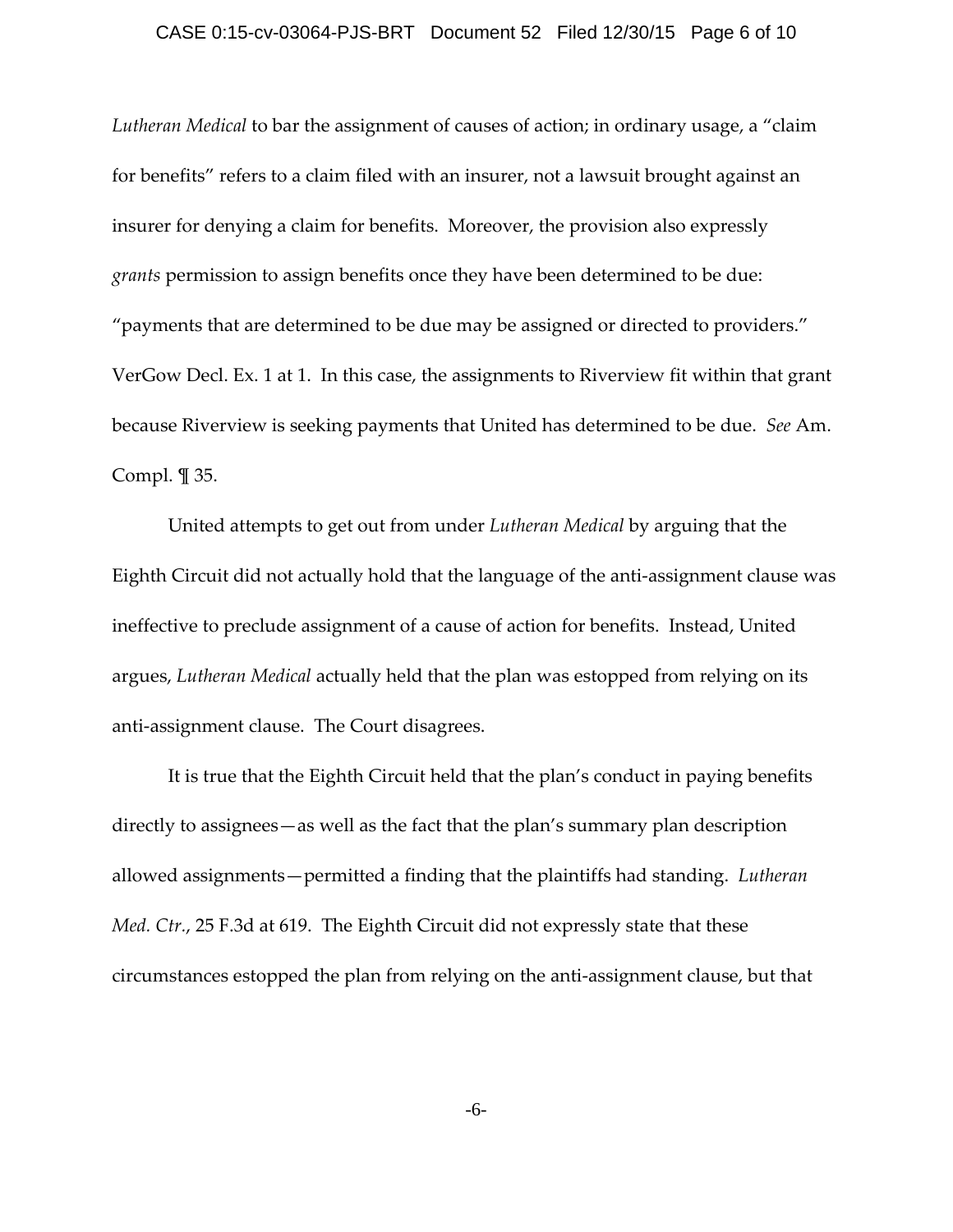## CASE 0:15-cv-03064-PJS-BRT Document 52 Filed 12/30/15 Page 7 of 10

seems to be what the Eighth Circuit meant. *See id.* (describing the district court's finding of estoppel).

The Eighth Circuit's estoppel finding was, however, an alternative holding. Before reaching the issue of estoppel, the court first held that the language of the antiassignment clause did "not prohibit assignment of causes of action arising after the denial of benefits." *Id.* The Eighth Circuit could not have been clearer. The fact that the Eighth Circuit articulated a second, independent reason for its ruling does not mean that its alternative holding is mere dicta; both holdings are equally binding on this Court. *See Massachusetts v. United States*, 333 U.S. 611, 623 (1948) (alternative holdings are both binding); *Sutton v. Addressograph‐Multigraph Corp.*, 627 F.2d 115, 117 n.2 (8th Cir. 1980) (per curiam) ("When two independent reasons support a decision, neither can be considered obiter dictum, each represents a valid holding of the court." (quoting *Kushner v. Winterthur Swiss Ins. Co.*, 620 F.2d 404, 408 n.4 (3d Cir. 1980))).

United also argues that its anti‐assignment clauses are sufficient under *Arkansas Blue Cross & Blue Shield v. St. Mary's Hospital, Inc.*, 947 F.2d 1341 (8th Cir. 1991). In that case, an insurer sought a declaratory judgment that ERISA preempted an Arkansas statute that required all written contracts for the payment of money to be assignable. *Id.* at 1343‐44. Preemption was the "only issue" before the court. *Id.* at 1344. The Eighth Circuit was not called upon to decide whether the anti‐assignment clause in the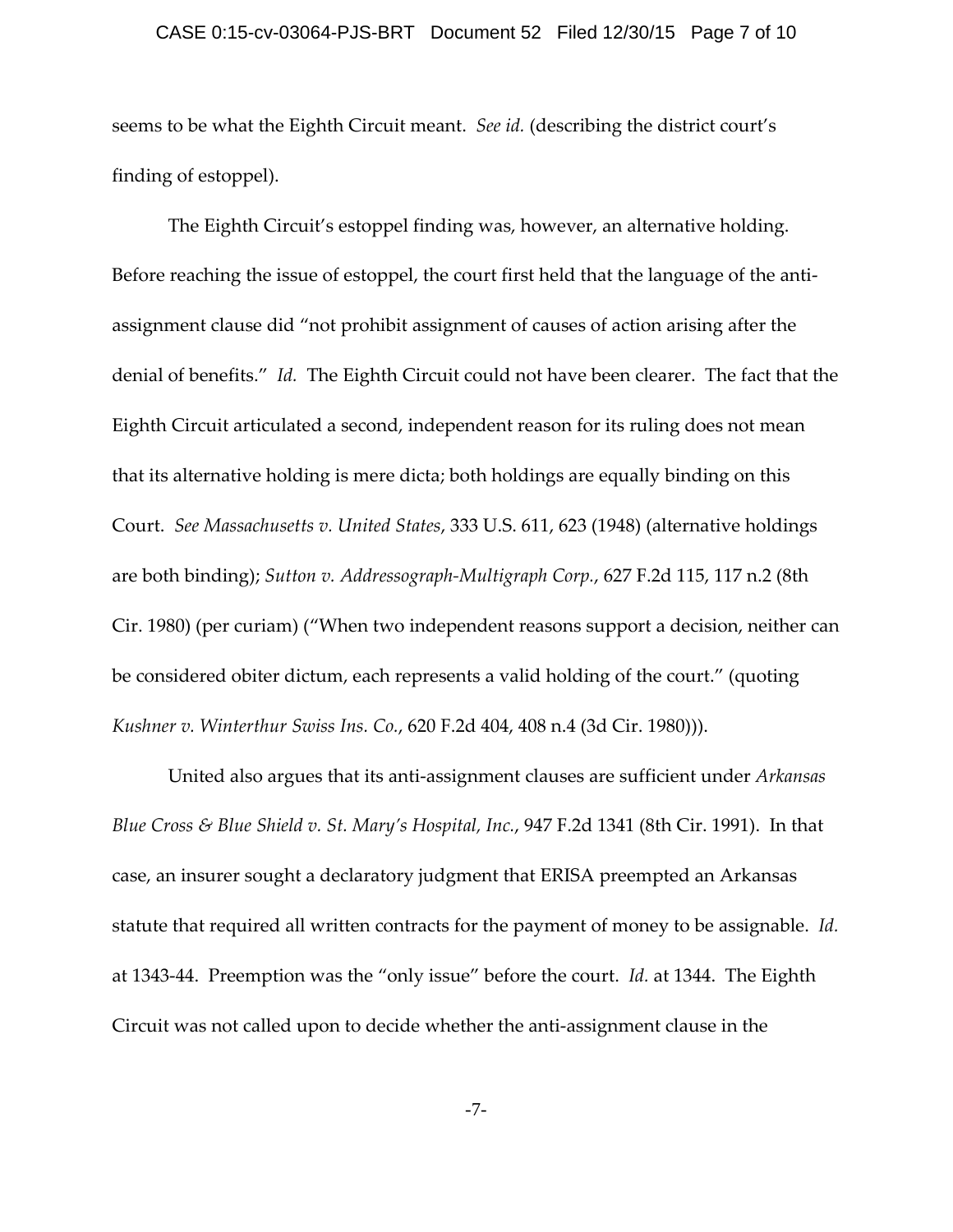insurer's plans was sufficient to preclude the assignment of a cause of action for benefits.

True, the Eighth Circuit noted that, before the Arkansas Supreme Court interpreted the state law to apply to ERISA plans, the insurer "had the contractual right to determine who received payment of welfare benefits" under its anti‐assignment clause. *Id.* at 1343. But this statement is merely part of a recitation of background facts. It is not a holding. In fact, there is no suggestion anywhere in the Eighth Circuit's opinion that the parties contested the meaning or effect of the insurer's anti‐assignment clause, and thus the Eighth Circuit simply had no occasion to address the issue. Moreover, even if this statement is a holding, the Eighth Circuit merely "held" that the clause gave the insurer the right to determine who received payment of welfare benefits; it did not say anything about assignments of causes of action. In contrast, *Lutheran Medical* is directly on point and holds that anti‐assignment clauses such as the clauses on which United relies in this case are insufficient to prevent the assignment of causes of action. *Arkansas Blue Cross* is therefore of no help to United.

Finally, United suggests that *Lutheran Medical* is distinguishable because of the timing of the execution of the assignments. In *Lutheran Medical*, the patient did not assign anything until after her benefits were denied. In this case, by contrast, Riverview's patients allegedly executed assignments as a matter of course at the time of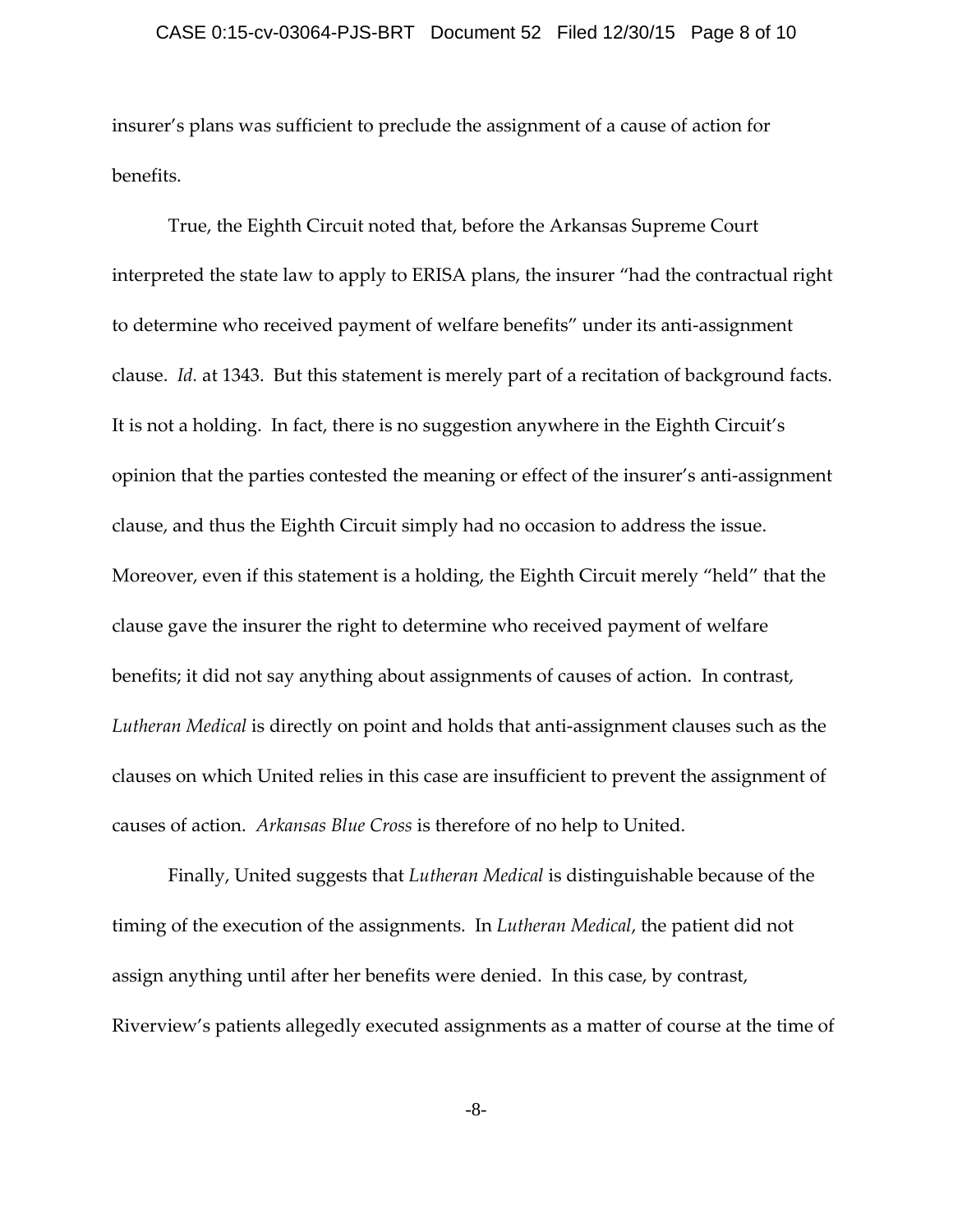#### CASE 0:15-cv-03064-PJS-BRT Document 52 Filed 12/30/15 Page 9 of 10

treatment. It is true that the Eighth Circuit noted in *Lutheran Medical* that "nothing in ERISA prohibits a plan participant from assigning a cause of action to a health care provider after the services have been rendered and the loss incurred . . . ." *Lutheran Med. Ctr.*, 25 F.3d at 619. But this is not the same as a holding that ERISA *does* prohibit a pre‐loss assignment of a cause of action. United has not identified anything in ERISA—or any regulation or judicial opinion interpreting ERISA—that prohibits a participant from assigning a potential cause of action *before* services are rendered and a loss incurred.

In sum, *Lutheran Medical* constrains this Court to hold that the anti-assignment provisions in the plans administered by United did not prohibit the patients from assigning their causes of action to Riverview. United's motion to dismiss is therefore denied.<sup>3</sup>

#### **ORDER**

Based on the foregoing, and on all of the files, records, and proceedings herein, IT IS HEREBY ORDERED THAT defendants' motion to dismiss [ECF No. 26] is DENIED.

 $^3$ Because the Court holds that the anti-assignment clauses did not prohibit the assignments to Riverview, the Court does not reach the question of whether United would be estopped from relying on the anti‐assignment clauses if they *did* prohibit those assignments.